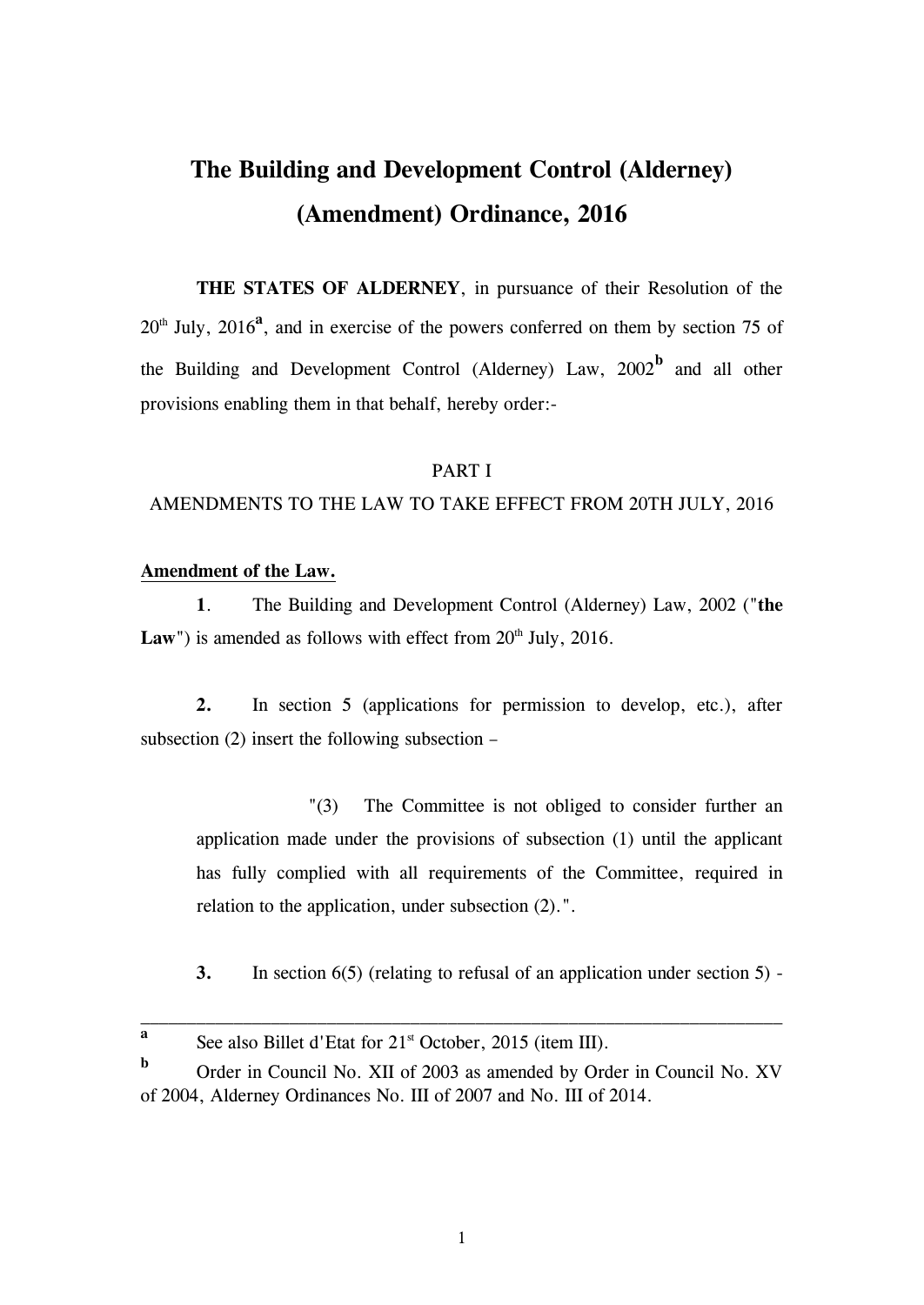- (a) in paragraph (a), omit the words "or by the further information referred to in subsection  $5(2)(a)$ ", and
- (b) after paragraph (b), omit the word "or" and insert the following paragraph –
	- "(ba) in any case where an applicant fails to supply further information required by the Committee in accordance with the provisions of section  $5(2)(a)$ , or".
- **4.** In section 7 (matters to be taken into account)
	- (a) after subsection  $(1)(g)$  omit the word "and" and insert the following paragraphs –
		- "(ga) the effect of the development or other work on the biological diversity of the Island,
		- (gb) the desirability of facilitating the sustainable development of land having regard to the competing demands of the community for its use, and", and
	- (b) after subsection (2), insert the following subsection –

"(3) In this section, "**biological diversity**" means the variety and variability of living organisms and the ecological complexes within which they occur.".

2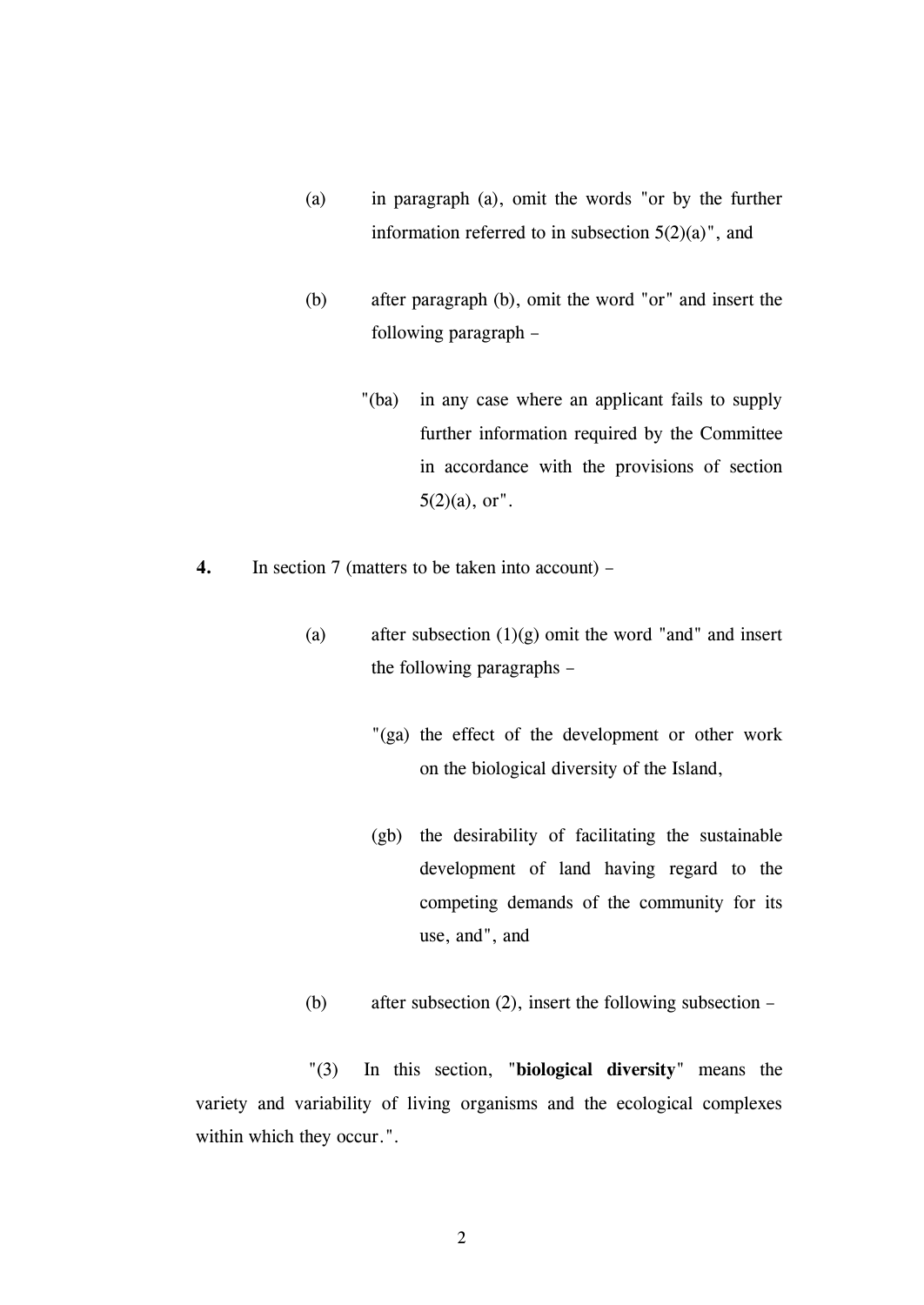- **5.** In section 12 (prohibition on building in certain areas)
	- (a) in subsection  $(2)$ 
		- (i) in paragraph (a), for "minor extension" substitute "extension",
		- (ii) for paragraph (b), substitute the following paragraph –
			- $"$ (b) the construction of  $-$ 
				- (i) a freestanding residential annex for use in conjunction with and ancillary to an existing dwelling, or
				- (ii) a garage, gate, wall, fence, shed or other structure for use in conjunction with an existing immovable structure,"
		- (iii) for the comma at the end of paragraph (c) substitute a full stop and omit all the words following paragraph (c) to the end, and
	- (b) after subsection (2), insert the following subsections –
	- "(3) For the purposes of subsection (2)(a), development or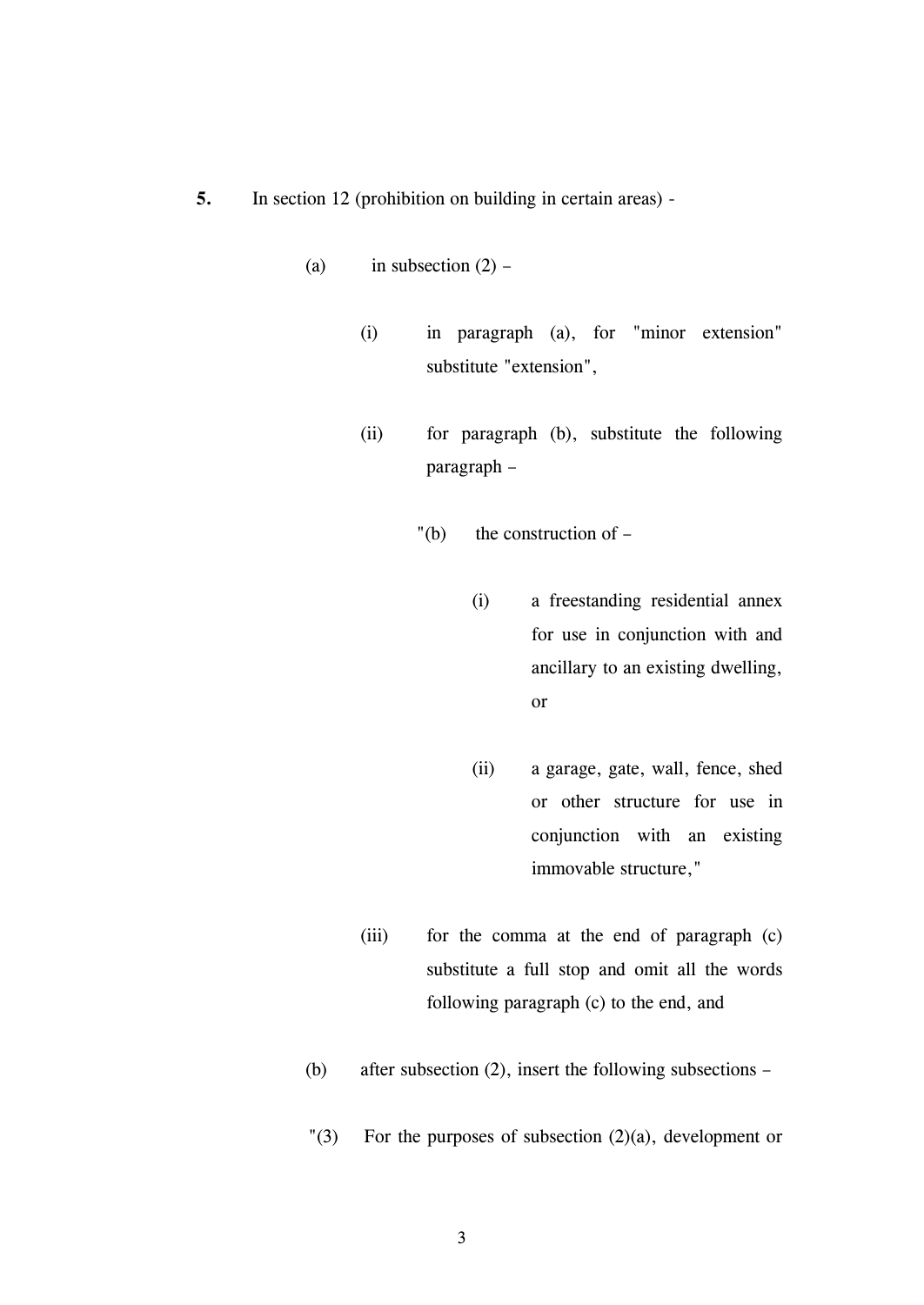other work shall be considered to be a reconstruction of an existing immovable structure only if –

- (a) in the case of development or other work relating to a dwelling within any part of a designated area zoned for residential development under the Land Use Plan, its position, dimensions, external design, external appearance and other characteristics are consistent with any relevant policy relating to such a reconstruction of a dwelling set out in the Land Use Plan, or
- (b) in the case of any other reconstruction in any designated area –
	- (i) it occupies the same or approximately the same position, and
	- (ii) it is of comparable dimensions, external design and external appearance,

to the existing immovable structure.

(4) In this section "**dwelling**" means any building or part of a building which is occupied as a dwelling.".

**6.** In section 23 (preparation of Land Use Plans), after subsection (2) insert the following subsection –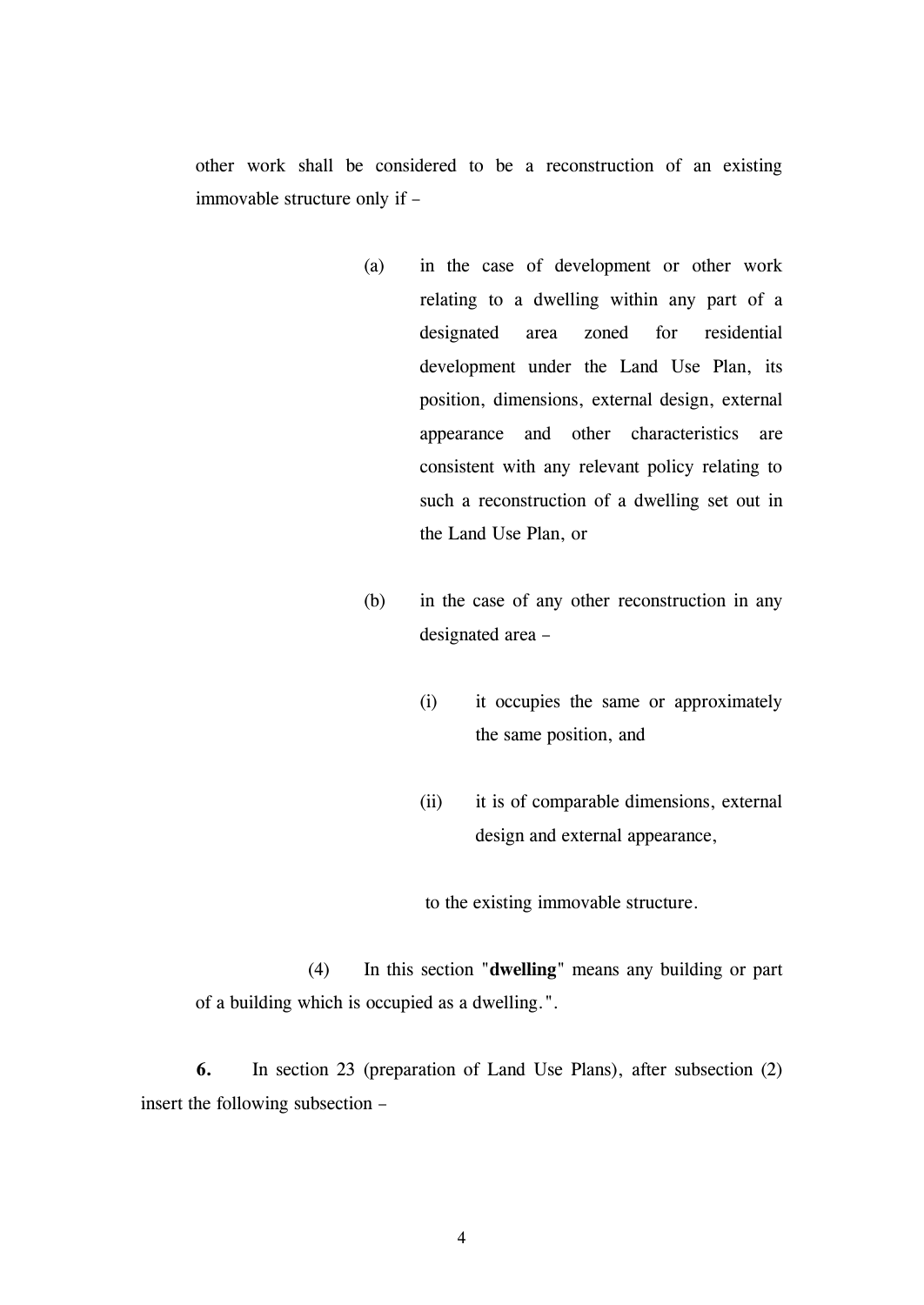"(2A) Land Use Plans may include a section setting out a written statement of the Committee's general policies in respect of development or other work referred to in section 4 or other use of land in the Island.".

**7.** After section 23 (preparation of Land Use Plans) insert the following section –

### "**Supplementary planning guidance.**

23A. (1) The Committee may adopt and issue guidance, in connection with a Land Use Plan, to be known as supplementary planning guidance.

(2) The Committee, before adopting and issuing any supplementary planning guidance, must take such steps as it considers will ensure that –

- (a) adequate publicity is given to the proposed guidance and the opportunity to make written representations under paragraph (b), and
- (b) an adequate opportunity is given for any person to make written representations on the guidance within such reasonable period as may be specified by the Committee in writing.

(3) The Committee must, before adopting and issuing the supplementary planning guidance, consider any representations made to them within the period specified under subsection (2).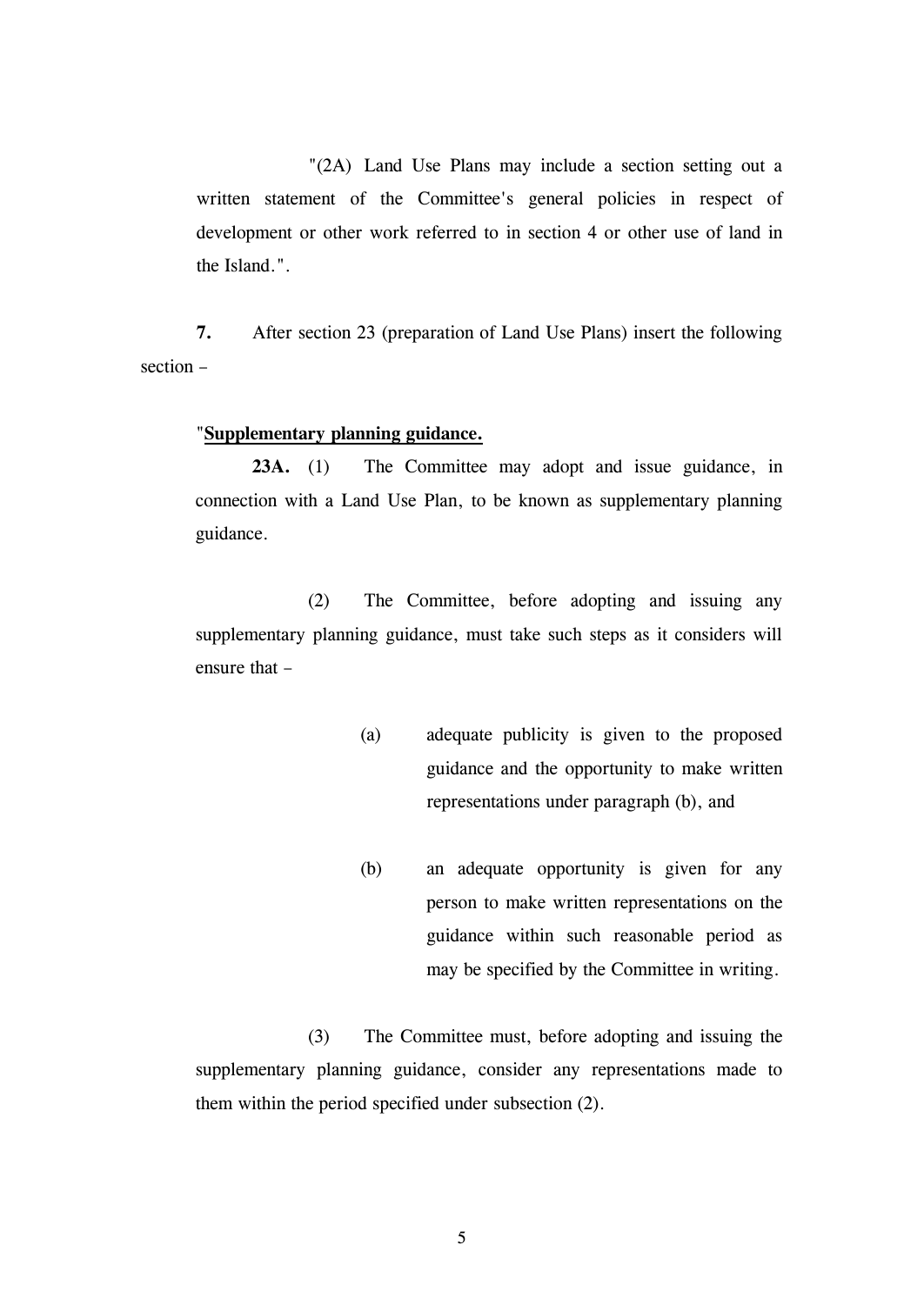(4) Supplementary planning guidance may only deal with the provision of further information or detail in respect of the policies set out in a Land Use Plan.

(5) The Committee may issue amendments to or revoke any supplementary planning guidance and subsections (2) and (3) apply, with any necessary amendments, to –

- (a) the adoption and issuing of an amendment to any supplementary planning guidance, or
- (b) the revocation of any supplementary planning guidance,

as they apply to the adoption and issuing of supplementary planning guidance.

- (6) For the avoidance of doubt
	- (a) supplementary planning guidance is not part of a Land Use Plan but it is required to be taken into account by the Committee in construing the relevant policy in the Land Use Plan to which it relates, and
	- (b) where there is any conflict between the provisions of a Land Use Plan and any supplementary planning guidance the provisions of the Land Use Plan are to prevail.".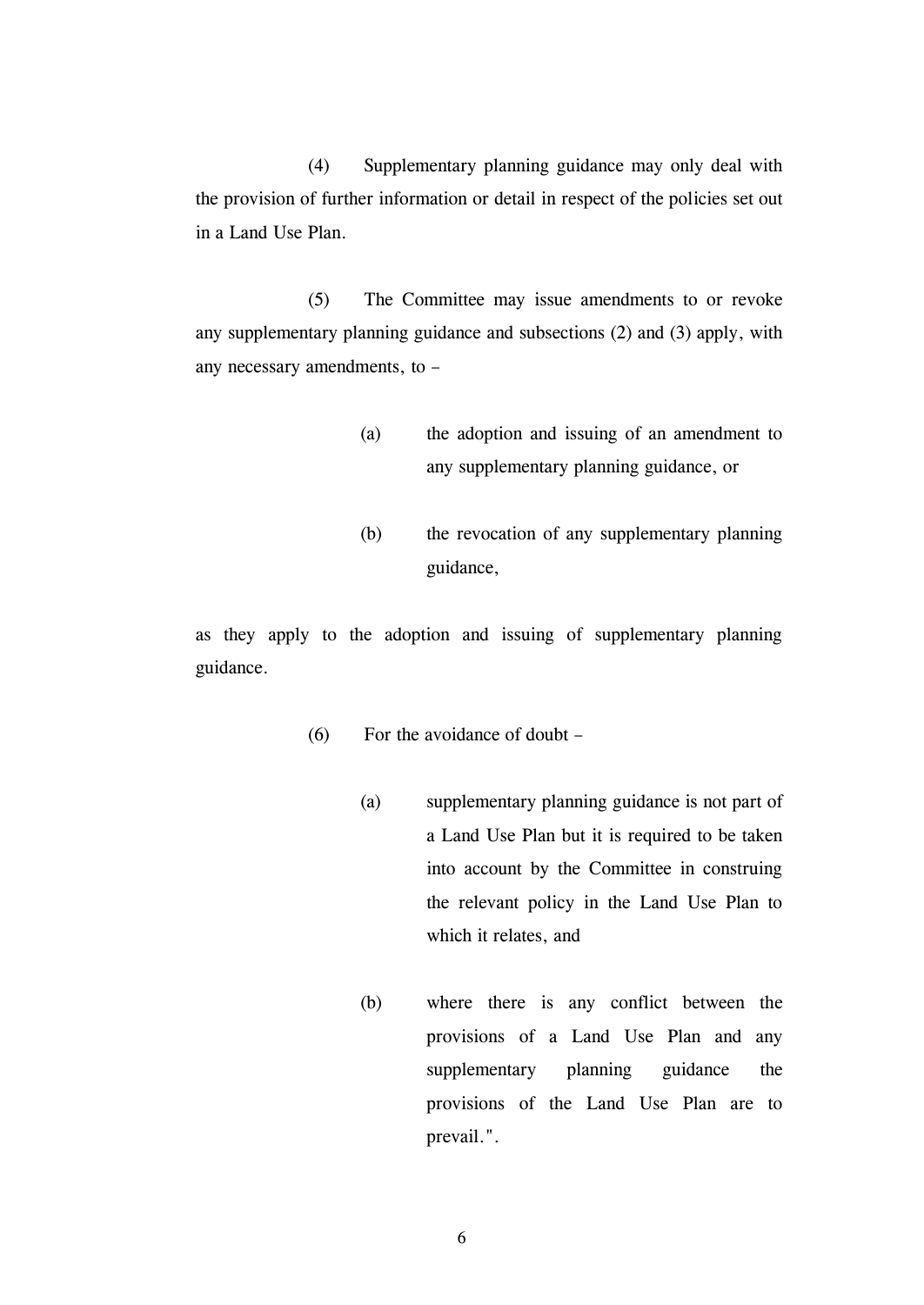**8.** In section 27(2) (planning inquiries), after paragraph (b) omit the word "or" and after paragraph (c) insert the word "or".

**9.** In section 76 (interpretation), in subsection (1) –

- (a) in paragraph (a) of the definition of "**development**" omit the words "(as construed in accordance with subsection (3))", and
- (b) in the definition of "**dwelling**", after the word "means" insert ", except in section 12,".

### **Application of amendments made by Part I and transitional arrangements.**

**10.** The amendments made to the Law by sections 2 to 4, are to apply only in relation to an application under section 5 of the Law made on or after the 20th July, 2016.

#### PART II

# AMENDMENTS TO THE LAW TO TAKE EFFECT FROM 1ST JANUARY, 2017

11. The Law is further amended as follows with effect from 1<sup>st</sup> January, 2017.

**12.** In section 6 (grant or refusal of permission) –

- (a) in subsection  $(1)$ 
	- (i) for "sections  $10(4)$  and  $33$ " substitute "section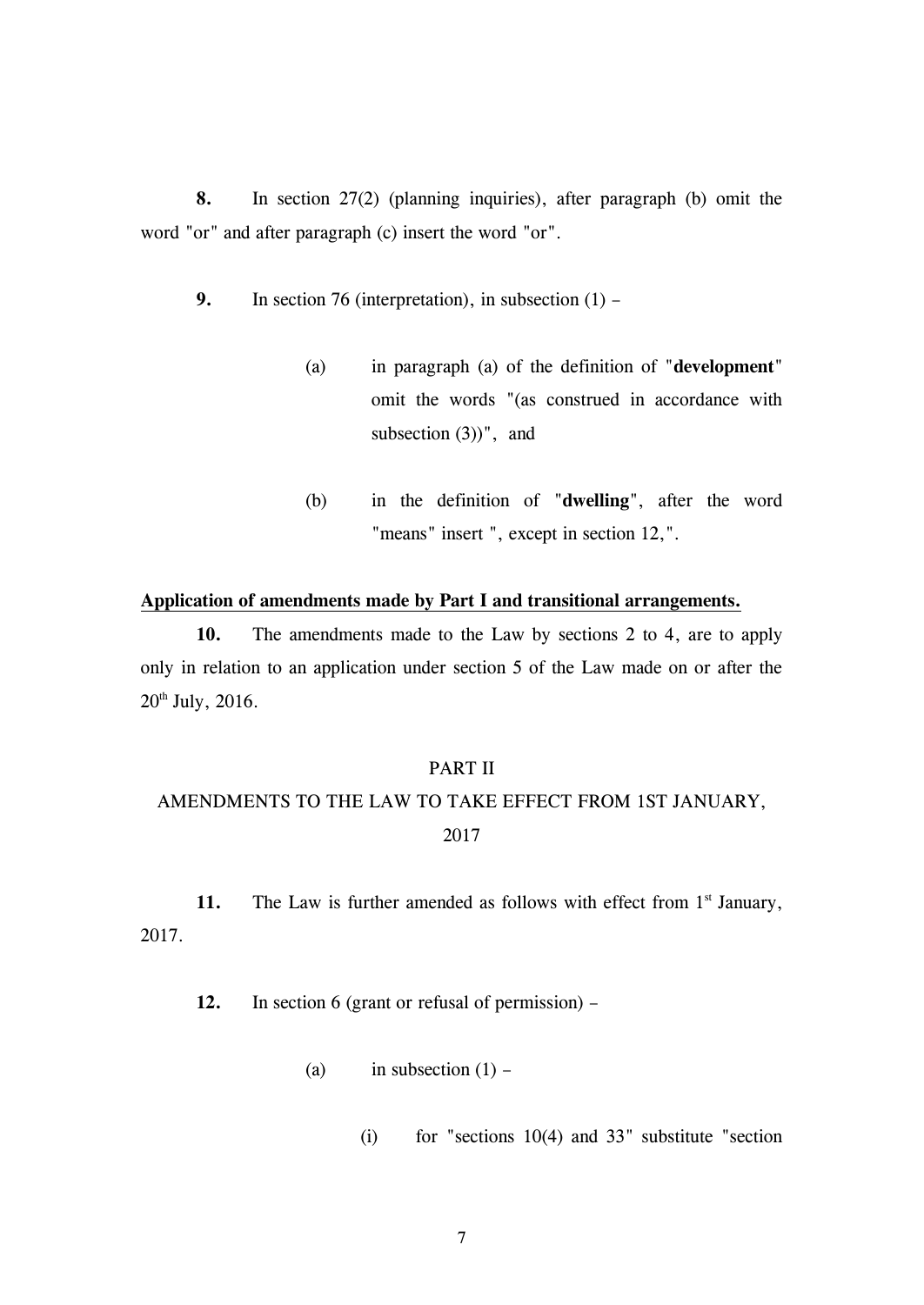$10(4)$ ",

- (ii) in paragraph (c)(i), omit the words "or the period within which it must be completed,", and
- (iii) after paragraph (c)(ii), insert the following subparagraph –
	- "(iia) conditions limiting the period for which the permission is effective, and",
- (b) in subsection (2), omit the words "by the person to whom such permission was granted", and
- (c) subsection (3) is repealed.

**13.** After section 6 (grant or refusal of permission) insert the following section –

#### **"Effect of permission.**

**6A.** (1) A permission for development or other work granted under section 6(1) ceases to have effect unless the development or other work authorised by it is commenced within -

- (a) a period of three years immediately following the date on which the permission is granted, or
- (b) such shorter period as may be specified by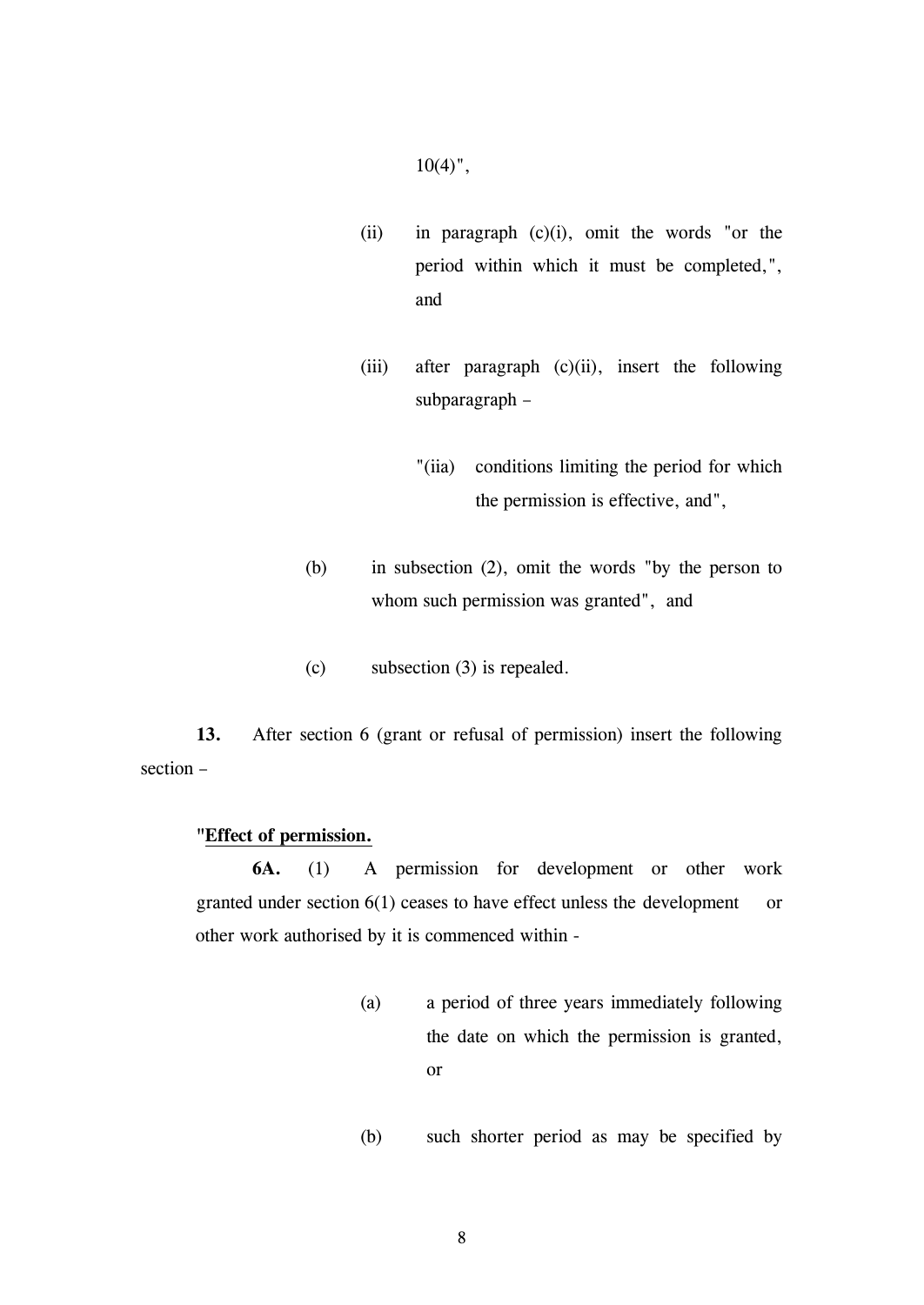condition under section  $6(1)(c)(iia)$ .

(2) A permission enures (except insofar as the permission provides otherwise) for the benefit of the land in question and of every person for the time being having an interest in it.

(3) Where a permission is granted for the erection of a building, the grant of the permission may specify the purposes for which the building may be used.

(4) If no purpose is so specified, the permission is to be construed as including permission to use the building for the purpose for which it is designed.

(5) For the avoidance of doubt, the provisions of this section apply to a permission referred to in section 12(2).

(6) In this section,

"**land in question**" means the site or other land on which the permission in question authorises the carrying out of the development or other work; and

"**permission**" means permission for development or other work granted under section 6(1).".

14. In section 10 (register of applications), subsection (5) is repealed.

**15.** For section 10A(2) (preliminary declarations) substitute the following subsections –

9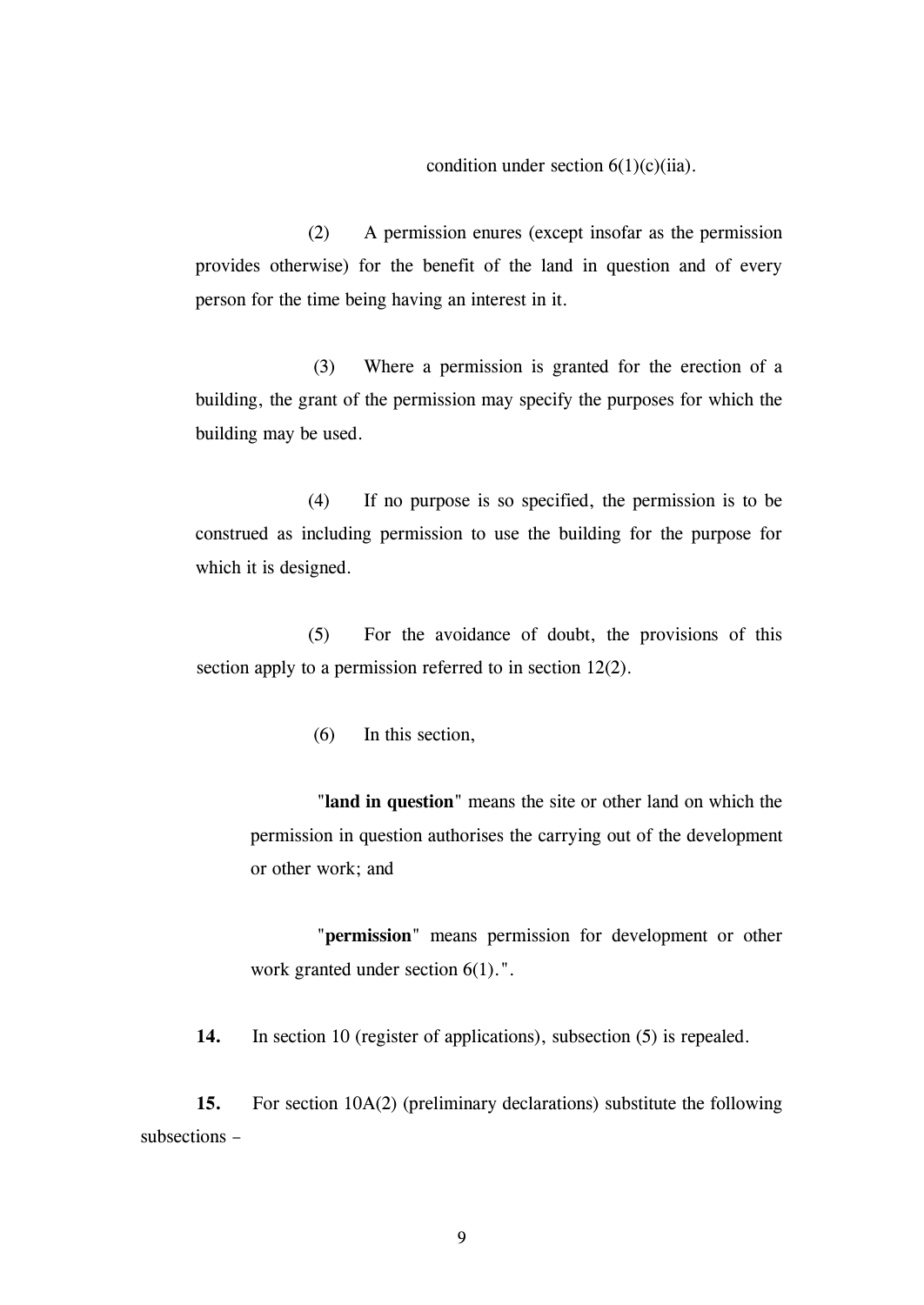"(2) A preliminary declaration issued under this section –

- (a) enures (except insofar as the declaration provides otherwise) for the benefit of the land in question and of every person for the time being having an interest in it, and
- (b) shall remain valid for
	- (i) a period of three years from the date on which it was issued, or
	- (ii) such shorter period as may be specified by the Committee in the preliminary declaration.

(3) In this section, "**land in question**" means the site or other land in relation to which the preliminary declaration was issued.".

**16.** In section 13 (restricted purposes) for the words "granted permission under the provisions of section  $12(2)$ " substitute "having the benefit of a permission referred to in section 12(2)".

**17.** Section 15 (maximum number of dwellings) is repealed.

**18.** In section 20 (completion of development in accordance with planning conditions), for the words before paragraph (a) substitute "Where any person having the benefit of a permission to carry out development or other work granted under section 6 -".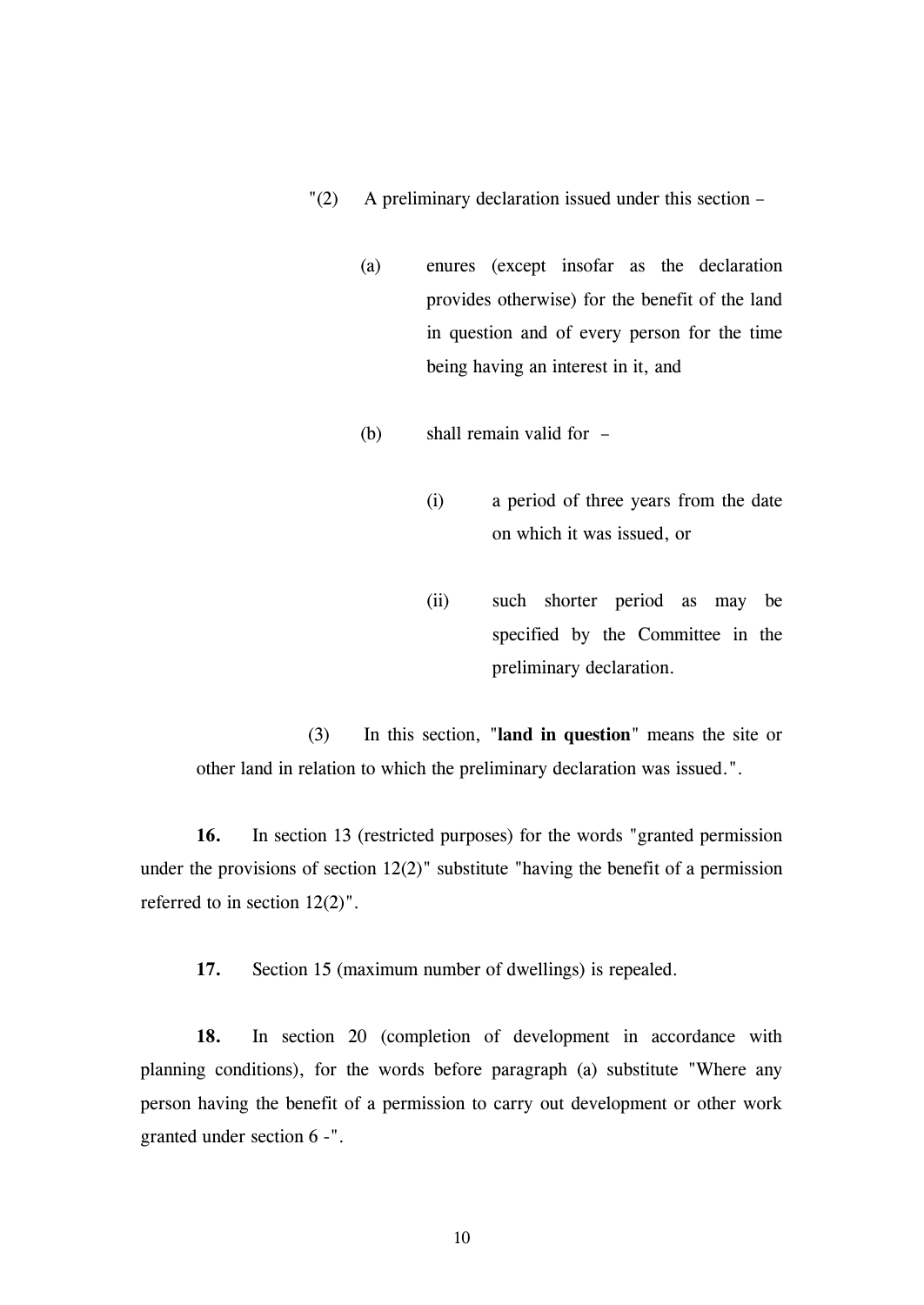- **19.** Part V (control of construction of dwellings) is repealed.
- **20.** In section 76 (interpretation)
	- (a) in subsection (1), the definition of "**ordinarily resident in Alderney**" is repealed, and
	- (b) subsection (5) is repealed.

#### **Application of amendments made by Part II and transitional arrangements.**

**21.** (1) The amendments made to the Law by sections 13 and 15 relating to the effect and period of validity of a permission and a preliminary declaration apply only in relation to a permission or preliminary declaration issued by the Committee under section 6(1) or 10A of the Law, as the case may be, on or after  $1<sup>st</sup>$  January, 2017.

(2) The effect and period of validity of a permission or preliminary declaration issued by the Committee under section 6(1) or 10A of the Law, as the case may be, before  $1<sup>st</sup>$  January, 2017 is to be construed in accordance with the provisions of the Law as in force immediately before the  $1<sup>st</sup>$  January, 2017 and not as amended by this Part.

#### **Amendments and repeals consequential upon Part II amendments.**

**22.** (1) In section 1 of the Building and Development Control (Alderney) (Amendment) Ordinance,  $2007^{\circ}$ , subsections (10), (14) and (15) are repealed.

Ordinance No. III of 2007.

**c**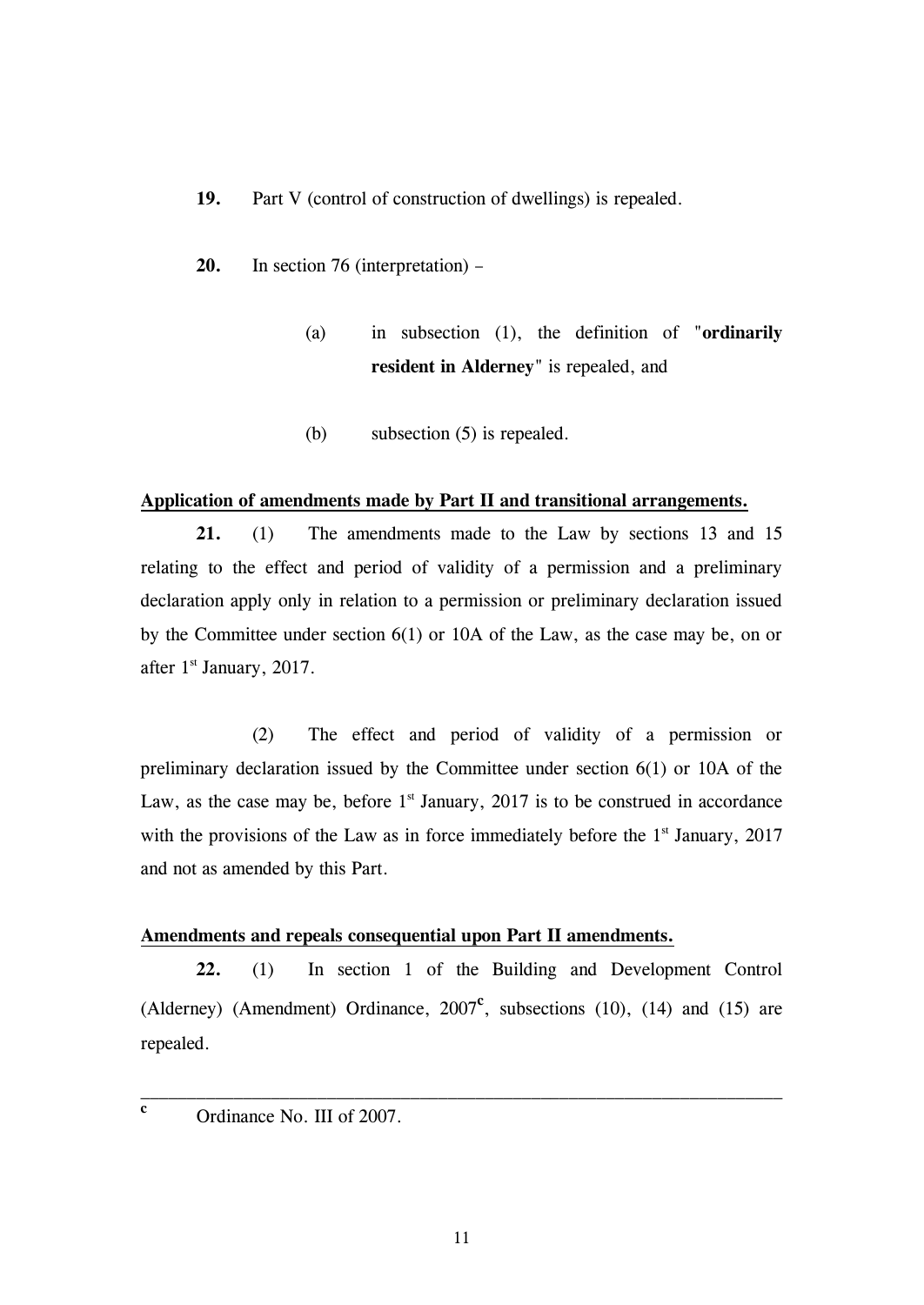(2) Section 1(4) of the Building and Development Control (Alderney) (Amendment and Fees) Ordinance, 2014**<sup>d</sup>** is repealed.

(3) For the avoidance of doubt, all Ordinances made under Part V of the Law are repealed in consequence of the repeal of Part V of the Law under this Part.

# PART III

#### GENERAL PROVISIONS

#### **Interpretation.**

**23**. (1) In this Ordinance -

"**enactment**" includes a Law, an Ordinance and any subordinate legislation and includes any provision or portion of a Law, an Ordinance or any subordinate legislation,

"**the Law**" means the Building and Development Control (Alderney) Law, 2002, and

"**subordinate legislation**" means any regulation, rule, order, rule of court, resolution, scheme, byelaw or other instrument made under any statutory, customary or inherent power and having legislative effect, but does not include an Ordinance,

and other expressions, unless the context requires otherwise, have the same meaning as in the Law.

Alderney Ordinance No. III of 2014.

**d**